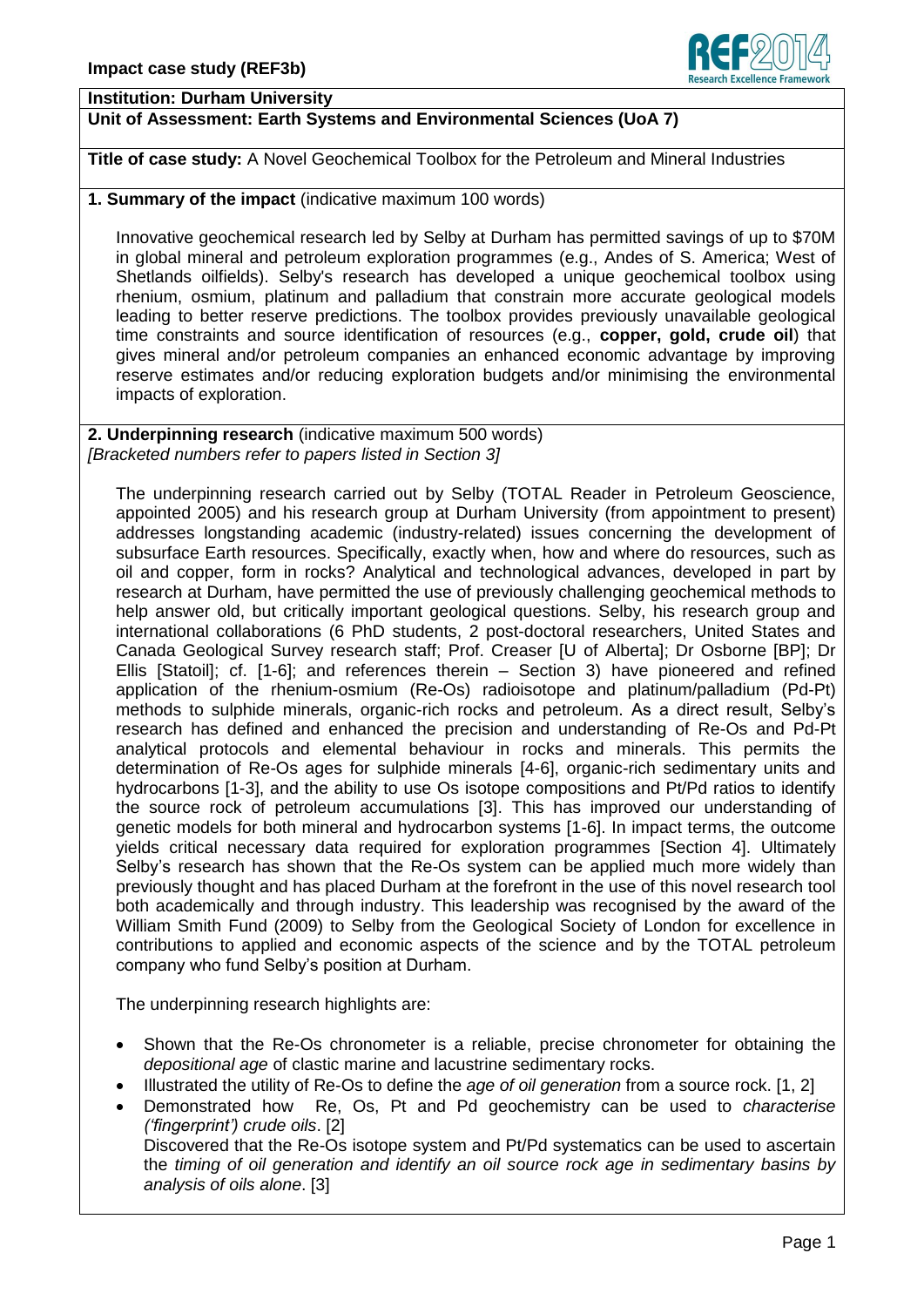

- Developed an understanding of the optimal *use of molybdenite* and other sulphide minerals for precise Re-Os geochronology in ore systems. [4, 5, 6]
- Demonstrated independently that the rhenium decay constant is accurately and precisely determined, critical knowledge underpinning Re-Os geochronology.

**3. References to the research** (indicative maximum of six references)

**[bracketed values in bold are the number of citations, Google Scholar]**  $#$  = references best illustrating research quality

[1] **Selby, D.,** Creaser, R.A., 2005**.** Direct radiometric dating of hydrocarbon deposits using Rhenium-Osmium isotopes. *Science,* 308, 1293-1295. DOI: 10.1126/science.1111081 **[48]#**

[2] **Selby, D.,** Creaser, R. A., Fowler, M. G., 2007. Re-Os elemental and isotopic systematics in crude oils. *Geochimica et Cosmochimica Acta*. 71, 378-386. doi:10.1016/j.gca.2006.09.005 **[28]**

[3] Finlay, A. J., **Selby, D.**, Osborne, M. 2011. Re-Os geochronology and fingerprinting of United Kingdom Atlantic Margin oil: Temporal Implications for regional petroleum systems. *Geology*, v. 39, 475-478. doi:10.1130/G31781.1 *(PhD research)* **[7]#**

[4] **Selby, D**., and Creaser, R.A., 2004. Macroscale NTIMS and microscale LA-MC-ICP-MS Re-Os isotopic analysis of molybdenite: Testing spatial restrictions for reliable Re-Os age determinations, and implications for the decoupling of Re and Os within molybdenite. *Geochimica et Cosmochimica Acta,* v. 68, p. 3897-3908. doi:10.1016/j.gca.2004.03.022 **[104]#**

[5] Lawley, C.J.M., and **Selby, D**. 2012. Re-Os Geochronology of Quartz Enclosed Ultra-fine Molybdenite: Implications for Ore Geochronology, *Economic Geology*, v. 107, p. 1499-1505*.*  doi:10.2113/econgeo.107.7.1499 *(PhD research)*

[6] **Selby, D**., Kelley, K.D., Hitzman, M.W., Zieg, J. 2009. Re-Os sulfide (bornite, chalcopyrite and pyrite) systematics of the carbonate-hosted copper deposits at Ruby Creek, southern Brooks Range, Alaska. *Economic Geology*, 104, 437-444. doi:10.2113/gsecongeo.104.3.437 **[15]**

# Quality of Research:

Paper 1: Pioneering paper showing the application of Re-Os isotopes to constrain the absolute age of oil generation. Published in Science (impact factor 31.4). Paper received media attention, e.g., radio interviews (CBC) and articles written in international newspapers, e.g., Toronto Sun, Washington Post. Entered by Selby as research output for RAE 2008 of which 97.3% of the Durham UoA 17 Research outputs were rated 2\* or above, with 71.2% rated 3\* or above. This paper also provided the founding support for the successful application for a *Royal Society Industrial Fellowship* to Selby held between 2008 and 2012.

Papers 1, 2, 4 and 6 led to the award of the *William Smith Fund* (2009) to Selby from the Geological Society of London. This award is made for research excellence in contributions to applied and economic aspects of the science.

All papers are published in an international peer reviewed journal with an impact factors between 2.6 and 31.4.

The underpinning research has also been presented through several invited keynote conference presentations at major leading conferences, e.g., AGU Fall Meeting 2011 **;** GSA 2011; Pardee Symposium to Honor Arthur Holmes (1890-1965) for Contributions to Geochronology, Plate Tectonics, & the Origin of Granite, and Venezuelan Symposium On Applied Earth Science in Hydrocarbon Exploration (2008).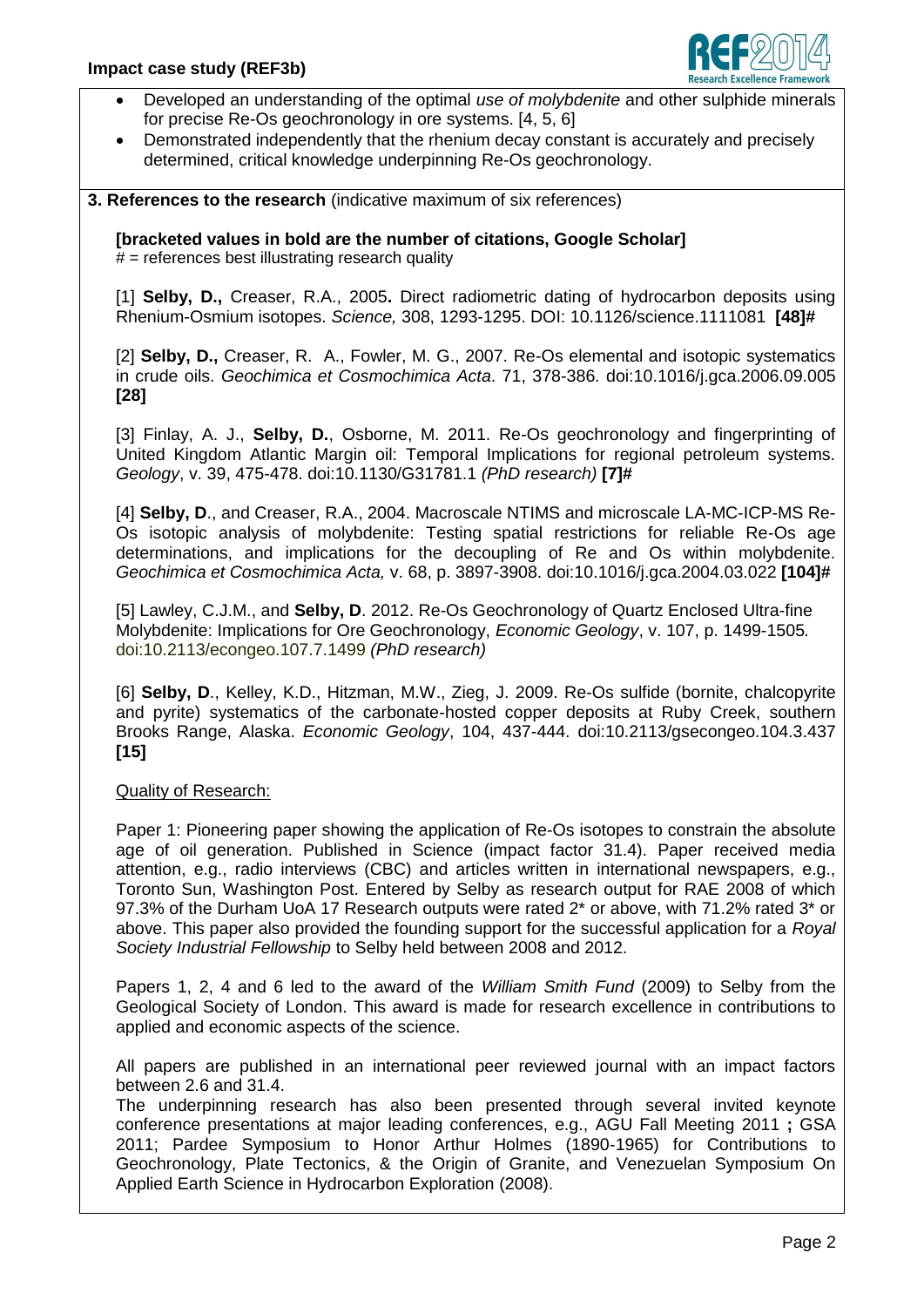

# **4. Details of the impact** (indicative maximum 750 words)

### *[bracketed numbers refer to papers listed in section 3 and corroborated sources in section 5]*

The Re-Os and Pt/Pd methodology has been commissioned through focused industry-based research projects at Durham by BP, Statoil and Rio Tinto to establish geological ages and source information for petroleum and sulphide mineralization. BP and Statoil conducted proprietary Re-Os and PGE research concerning global petroleum systems with particular emphasis on offshore Angola and Faroes-West of Shetland (F-WoS) fields because it can be used to establish a chronological framework for a petroleum system. This data has provided critical data to evaluate exploration models (see below). In the mineral exploration sector, Rio Tinto needed to establish if their preliminary stage investigations had located economic or subeconomic copper mineralization. The specific impacts detailed below are, in summary, that the Re-Os and Pt/Pd data has permitted petroleum and mineral companies to devise accurate resource estimates and exploration programmes and save exploration expenditure and thus reduce any industry-related environmental impact.

#### *Petroleum Sector*

For Statoil and BP, Re-Os and Pt-Pd research was used to underpin exploration frameworks in four areas:

[A] Oil geochronology: In the F-WoS basin, Re-Os research provided evidence that oil generation was pulsed and originated from the same source rock strata between 70 and 40 Ma [3]. This finding contradicted existing models that invoked a single Cretaceous age (~80Ma) of generation and a complex history of oil migration. Given the greater age assumed by these models, they incorrectly predicted that the present-day basin plays should be dominated by gas. The multiple younger generation ages identified from the Re-Os data presented Statoil with a solution to this conundrum: the heat flow values used in their basin modelling could simply be reduced leading to an oil-dominated system in the F-WoS basin. Oil is economically easier and more environmentally friendly to develop than gas. For example, the development of the F-WoS region would cost ~\$9B for oil vs \$27B for gas. If the resource had been gas, then the F-WoS basin would have been considered uneconomic and abandoned. The basin has ~17-20% of current UK resources at ~3.5 BBOE recoverable worth ~£**350**B. The ability to predict the chance of oil vs gas using Re-Os geochronology [1-3] has therefore been critical to Statoil's economic assessments of future oil exploration and extraction development in the F-WoS region. Testimony from a Leading Geoscientist at Statoil states: '*This is a significant result in that it has a major impact on future exploration activity, particularly on evaluating trap charge and hydrocarbon type (oil vs gas). Accurate prediction of hydrocarbon type impringes on pre-drill economic assessments'* [8].

[B] Oil-source correlation [2-3]: the identification of the correct source rock of migrated hydrocarbons is essential for all oil companies exploring in the subsurface. Re-Os and PGE are inorganic elements that are resistant to biodegradation. The elements are concentrated in source rocks and oils, and yield radiometric dates. This property allowed BP to directly date the source rocks from which oils were generated from plays located in Angola and the North Sea. Such information has helped to reduce exploration risk and improve capital efficiency, e.g., avoiding one dry hole reduces costs by \$70M.

[C] Shale gas play chemostratigraphy and geochronology: determining the absolute age of source rocks and stratigraphic correlation is often challenging due to a lack of reliable biostratigraphy. Accurate stratigraphic correlation is essential in shale gas plays in order to define the 'staying in zone', i.e. keeping the horizontal well in the best horizon for gas/oil production. Re-Os and PGE techniques [2-3] are proving a very valuable technique for such correlation purposes, e.g., Angola (BP) [7].